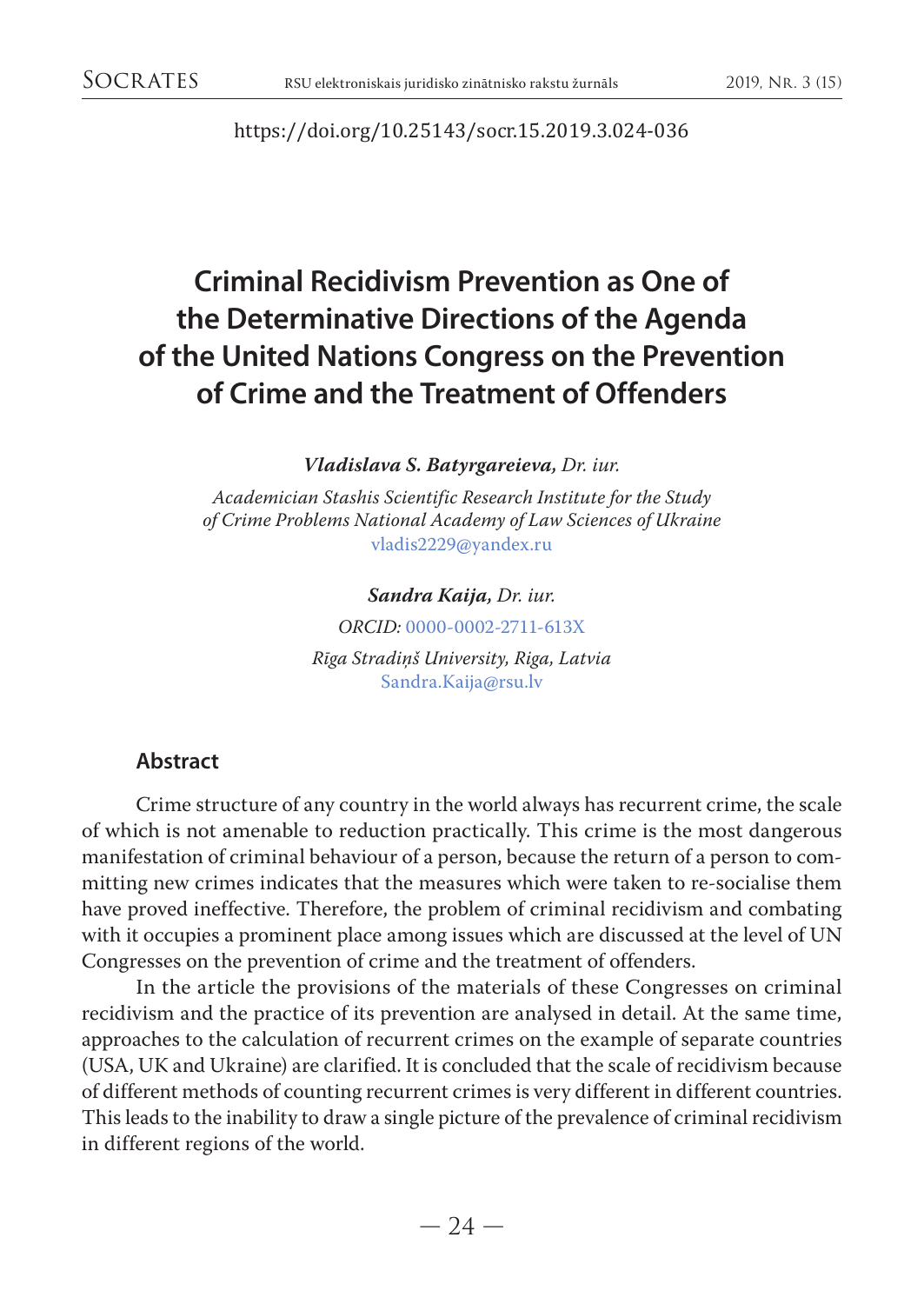It is concluded that to achieve appreciable results in the combating recidivism first of all, some methodological issues need to be resolved. One of them should be an attempt at an international level to develop a more or less standardised method of accounting for recidivism in national practices, which would include: firstly, a clear understanding of which offenses should be considered as recurrent; and secondly, the definition of terms based on which quantitative indicators of recidivism are provided.

*Keywords:* recidivism, recidivist, United Nations Congress on Crime Prevention and Criminal Justice.

# **Introduction**

A significant event in 2020 will be the 14th UN Congress on the prevention of crime and the treatment of offendersin Kyoto, Japan. It should be noted that such an event is not the first time in Kyoto. Fifty years ago, the 4<sup>th</sup> UN Congress was held here. However, those issues that were put to the agenda half a century ago would once again be on the focus of attention of the international community. These are, in particular, questions such as connection of economic and social development of the world with the state of offenses, generating new criminal challenges by modernity, youth and crime, introduction of effective measures to coordinate efforts in the field of crime prevention in the context of social and economic development, etc. [6]. In this connection, we cannot disagree with V. Yu. Kvashysa, that is the fact that "… these issues are once again on the international agenda and, moreover, they have become even more important lately, saying that the international community should take decisive action to find effective solutions" [21, *16*].

As we can see, the "old" problems of crime, which are prone to constant modernisation, still force us to look for ways to neutralise them, even in a post-industrial society. Among the oldest problems of crime, a prominent position is given to the problem of criminal recidivism, which the world has been trying to cope with for a long time. The urgent issues of need and decisive measures to prevent recidivism were specifically discussed at the UN Third Congress on the prevention of crime and the treatment of offenders (1965, Stockholm). At the same time, this problem was also touched by the Fourth (1970, Kyoto), the Fifth (1975, Geneva), the Seventh (Milan, 1985), the Eighth (Havana, 1990), the Ninth (Cairo, 1995), and the Twelfth (El Salvador, 2010) and the Thirteenth (Doha, 2015) of the UN Congresses. However, no universal approach to its solution has been found yet, that is why discussions on this matter are not subsiding. This state of affairs promotes to the fact that again and again the topic of recidivism becomes one of the main topics for discussion at the UN Congresses on the prevention of crime and the treatment of offenders.

Criminal recidivism as the most dangerous part of all crime, the scale of which is practically impossible to reduce (even if the overall level of crime is reduced) and strategies to reduce it are constantly on the focus of attention of domestic and foreign scholars of past times and present. The well-known lawyers of the second half of 19th – first third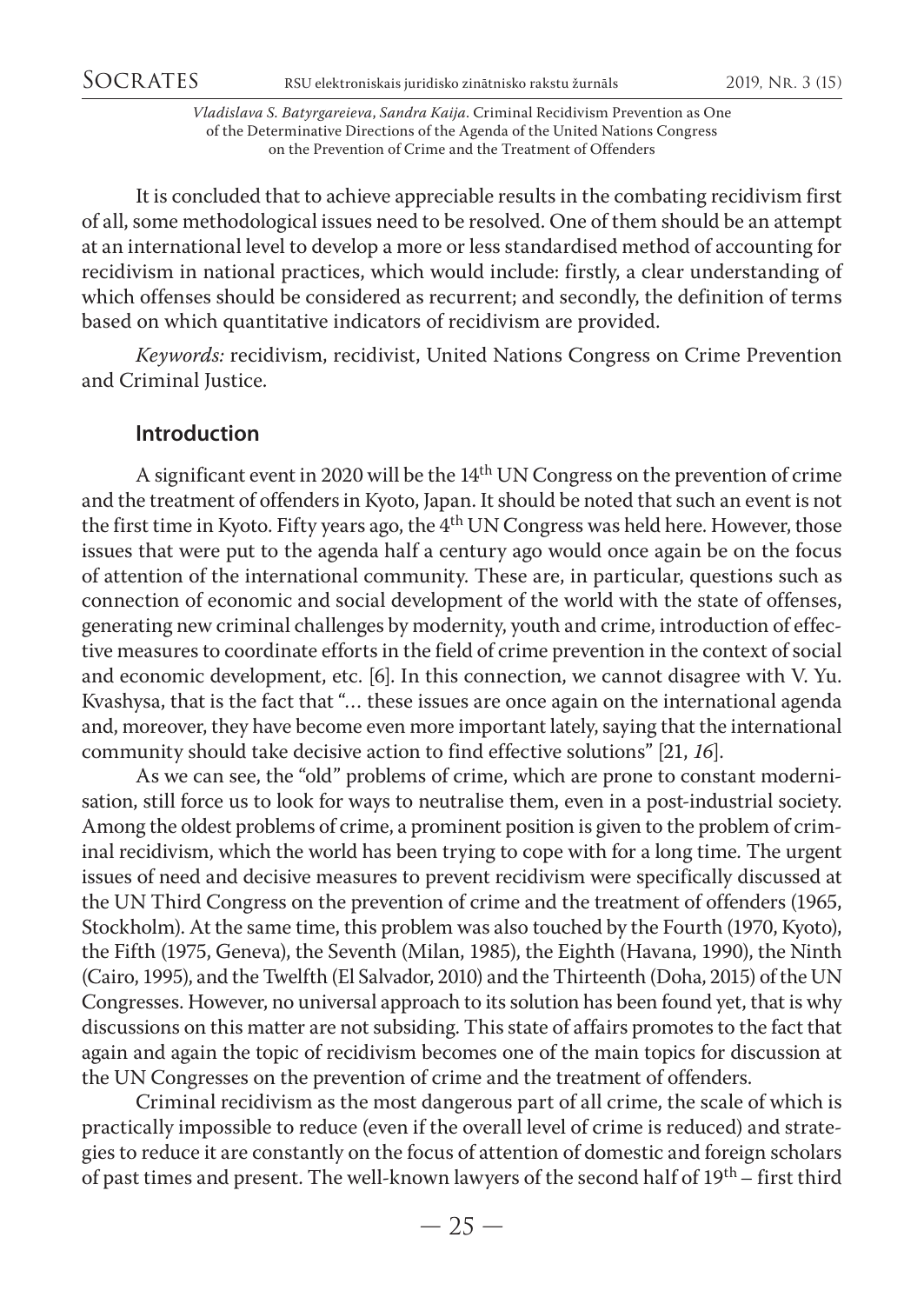*Vladislava S. Batyrgareieva*, *Sandra Kaija*. Criminal Recidivism Prevention as One of the Determinative Directions of the Agenda of the United Nations Congress on the Prevention of Crime and the Treatment of Offenders

of the 20<sup>th</sup> century made a significant contribution to the development of the problem on which modern views are based: M. M. Hernet, M. M. Hrodzynskyi, A. F. Kystiakovskyi, V. I Kufaiev, M. D. Serhiievskyi, M. S. Tahantsev, I. Ya. Foinytskyi, M. P. Chubynskyi and others. Among Ukrainian scientists, whose views on the issue under consideration are well-grounded, should be mentioned M. I. Bazhanova, V. V. Holinu, I. M. Danshyna, O. M. Dzhuzhu, A. P. Zakaliuka, A. F. Zelinskoho, O. M. Lytvynova ets. At the same time, of particular interest to us is scientific research by foreign criminologists and sociologists (S. L. Brown et al. (2008) [5], A. N. Cimino et al. (2015) [7], D. J. Cooke et al. (2004) [8], Y. Dandurand (2016) [9], D. Finklehor et al. (2007) [12], P. Gendreau et al. (1996) [13], K. M. Hennigan et al. (2014) [16], P. D. Howard et al. (2011, 2013) [17; 18], N. J. Jones et al. (2010) [19], T. P. LeBel et al. (2008) [22], R. E. Mann et al. (2010) [23], D. S. Nagin (2009) [24], L. J. Rettinger (2010) [27], P. Smith et al. (2009) [29], S. J. Wormith (2007) [32] etc.). This is conditioned by the need to familiarisation of the approaches to combating criminal recidivism and methods of counting the number recidivists and recidivism. Because foreign practice shows, at first sight, very high numbers of criminal recidivism, which forces to deal with these issues more carefully and answer the questions whether the problem of recidivism is so acute, for example, in the countries with sustainable democracy, as the numbers show. However, in any case the problem under consideration should be discussed at high-level international forums on the prevention of crime and the treatment of offenders, because the public cannot wait for the time when research results allow one or another action to be taken, and that it is now necessary and desirable to act on the basis of serious professional conclusions [14].

### **Aim**

The aim of the article is firstly to analyse congressional provisions on criminal recidivism and the practice of preventing it, and secondly, to clarify approaches to counting recidivism on the example of some countries – USA, UK and Ukraine.

# **Materials and methods**

The methodological basis for the study were: 1) materials of the UN Congresses on the prevention of crime and the treatment of offenders; 2) the official statistics of the Department of Information and Analytical Support of the Ministry of Internal Affairs of Ukraine and the Unified Register of Pre-trial Investigations and Informational and Analytical Work of the General Prosecutor's Office of Ukraine; 3) analytical materials of the Ministry of Justice of United Kingdom and U.S. Department of Justice; 4) provisions of the legislation of different countries (in particular, Ukraine, USA, Germany, Switzerland, etc.) regarding combating recidivism.

The study is grounded on dialectical, historical, comparative, analytic, synthetic and statistic methods.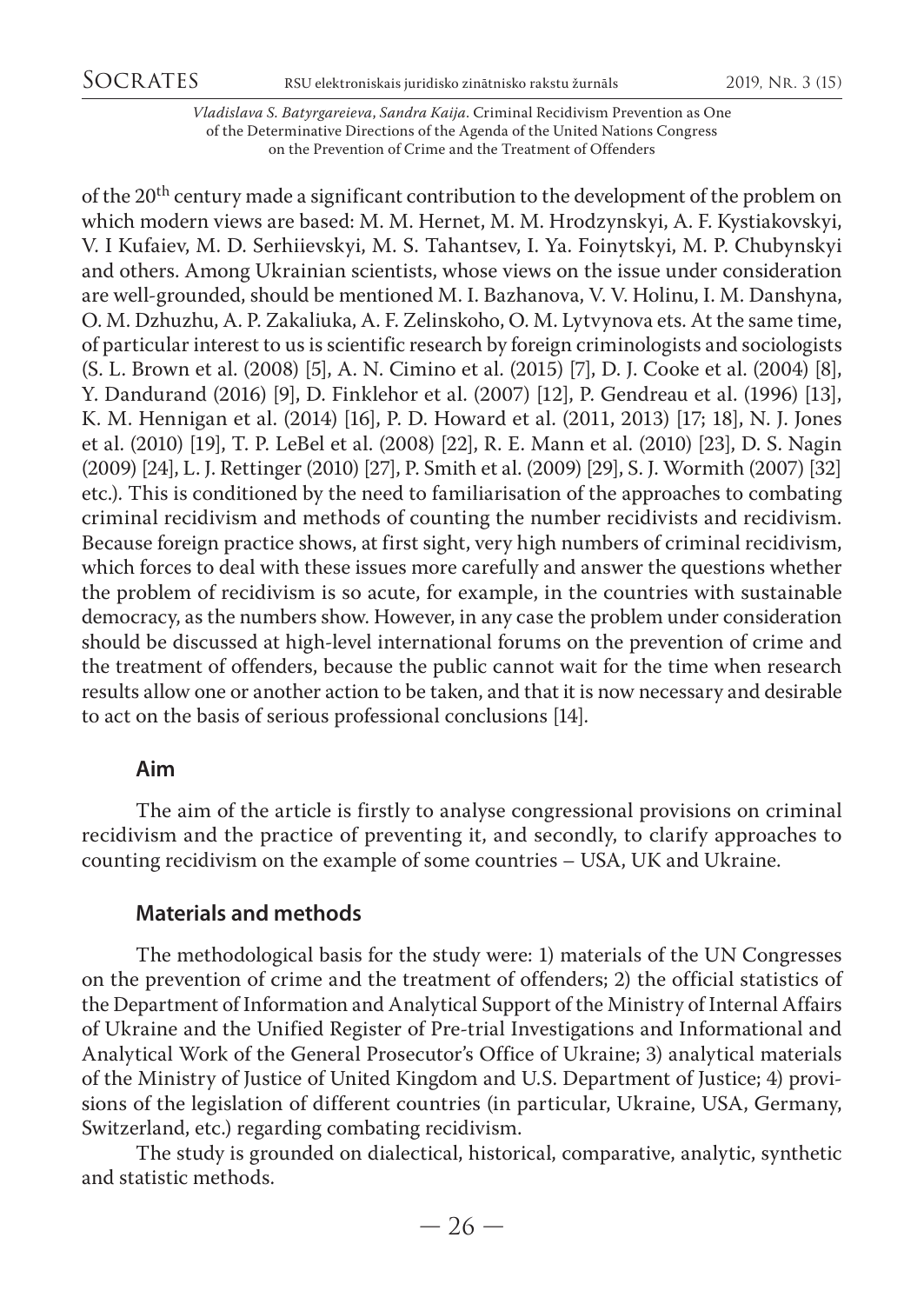# **Results**

Recurrent crime in the structure of general crime is a kind of constant the presence of which is conditioned by certain factors – objective (there are persons who always commit repeated crimes among criminals), and subjective (special definition by the legislator of similar cases in criminal law). Herewith, despite the specifics of the criminal law of certain countries, crime recurrence is always defined as a special case of multiple acts of crime that requires appropriate treatment of such manifestations of criminal behavior.

In order to understand the concern of the international society about the problem of recidivism, it is first of all necessary to analyse the scale of this evil. It seems appropriate to look at the state of recidivism both from the standpoint of foreign practice and taking into account the existing system of accounting for such crimes in Ukraine.

Regarding the practice of accounting of recurrent crimes in UK then according to the methodology of the Ministry of Justice of this country basic statistics on proven recidivism of adult and juvenile offenders who have been released after serving a sentence of imprisonment, including parole, or who have received a non-custodial conviction, or so-called reprimand or warning, are calculated every three months, i.e. quarterly. Herewith, any recurrent crimes committed within one year of the courts sentencing or release, issuance a warning or reprimand to her are taken into account. Based on such a methodology for assessing recidivism, at least two conclusions can be drawn. Firstly, there are different accounting periods in the UK and Ukraine (in Ukraine this period is one year and in the UK quarter) secondly, the recidivism in our country is counted all crimes committed during the year, including primary crime. As regards the United Kingdom, only the proportion of criminals who have already entered the orbit of criminal justice is taken into account when assessing the extent of recidivism. This, in fact, explains the much higher level of criminal recidivism in the Western country under consideration. For example, from July to September 2017, the overall rate of proven recidivism among the listed persons was 29.3 %. Herewith, the recidivism among adult offenders was 28.7 %, among juveniles – 38.1 %. Data on adults who have not previously been imprisoned are given separately. This number was 37.2 %. It should be noted that the recidivism rate among adults who were punishment of less than one-year imprisonment and were released from jail was 62.2 % [26].

According to the practice of recurrence assessment in the United States of America, new offenses by former prisoners are counted within nine years of their release. For example, concerning 401,288 people released in 2005, there were 1,994,000 arrests over the nine-year period, which means an average of 5 arrests for each prisoner released. From the fourth to the ninth year, 60 % of arrests occur. Herewith, 68 % of those released in 2005 were arrested in the next three years, 79 % for six years and 83 % for a total of nine years [1]. Therefore, the full accounting period during which quantitative and qualitative indicators of recidivism are identified is 9 % in the United States. In addition, any estimates of recidivism in the United States are being made (as in the UK) for those who have already served sentences.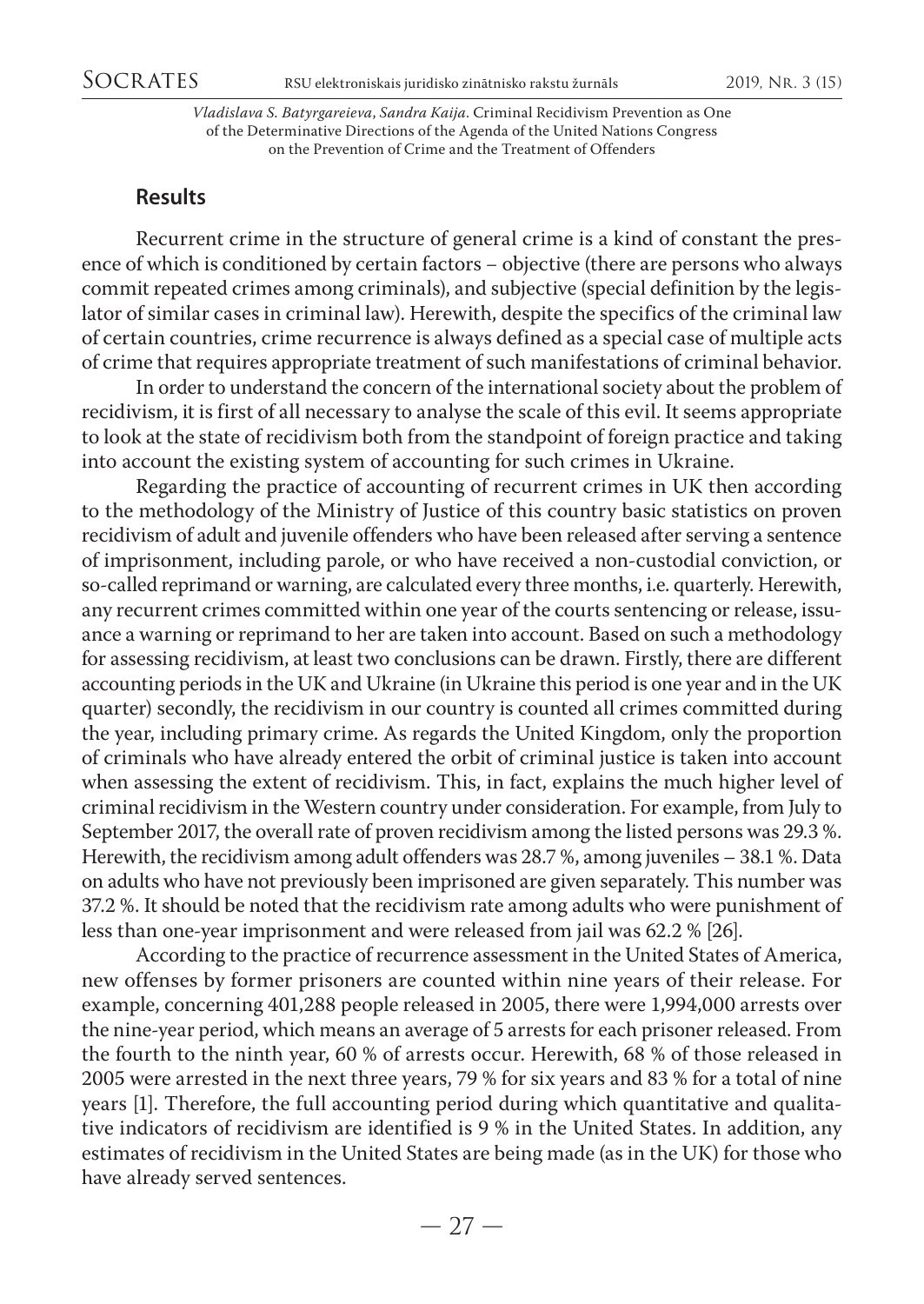As for Ukraine, until November 20, 2012, relevant criminal statistics were kept by law enforcement agencies. Thus, the Department of Information Technologies of the Ministry of Internal Affairs of Ukraine provided information directly related to the problem of recurrent crime in several ways: 1) in the statistical reporting in the form No. 1 "Unified crime report" – data on the number of crimes committed by previously convicted persons; 2) in the Express information of registered crimes (by region) – the number of crimes committed by previously convicted persons, and the number of crimes committed by persons who have previously committed crimes; 3) in the statistical reporting in the form No. 2 "Report on persons who committed crimes in the territory of Ukraine" – data on the number of persons from whom the conviction was not expunged; 4) in the Express information of registered crimes (by region) – the number of persons who have previously committed crimes and the number of persons whose convictions have not expunged. Starting from the end of 2012, the relevant statistical reports are kept by the prosecuting authorities. Currently, such forms of criminal reporting are provided as the "Unified Report on Criminal Offenses" and the "Unified Report on Persons Who Commit Criminal Offenses". In 2019, according to the Unified Criminal Report, 57,423 crimes were committed by persons who have previously committed such crimes (12.3 % of the total number of reported crimes). Taking a broad view of recidivism, these figures give an idea of what is known as criminological recidivism, which covers crimes committed by both repeat offenders and persons whose convictions are expunged, and those who was convicted of committing negligent crimes [3, *159–160*]. The highest rate of recurrent (29.71 %) was observed in the first three months after the release of a person from serving a sentence or convicting to a non-custodial sentence.

As for persons whose criminal record has not been expunged, according to another reporting form, the Unified Report on Persons Who Have Committed Criminal Offenses, it was registered at least twice less than the number of offenses, namely 25,018 (21.0 % of the total number of offenders). At the same time, it can be concluded that this indicator also includes offenders who have a criminal record for committing negligent criminal acts. Thus, firstly, in the national plane we have to operate with sometimes not quite comparable figures; secondly, the weight of criminal recidivism is calculated based on the total number of crimes or offenders; thirdly, the duration of the accounting period is one year. Approximately the same approach is observed in most post-Soviet states. However, the numbers of the incidence of recidivism, for example, in Belarus and Russia is much higher than in Ukraine. For example, in 2018, the rate of recidivism in Belarus was 38 % [4]. According to the data of the Prosecutor General's Office of the Russian Federation, currently more than half of the crimes (57.6 %) are committed by persons who have already violated the criminal law [25]. By the way, if in the Russian Federation the share of recidivism in the structure of crimes in 2006 was 28.8 %, in 2012 – 32.3 %, then only in recent years it has increased almost twice [2, 4]. We emphasise again that although the accounting systems are approximately the same, the figures are different, which is probably due to the causes of criminalisation of society.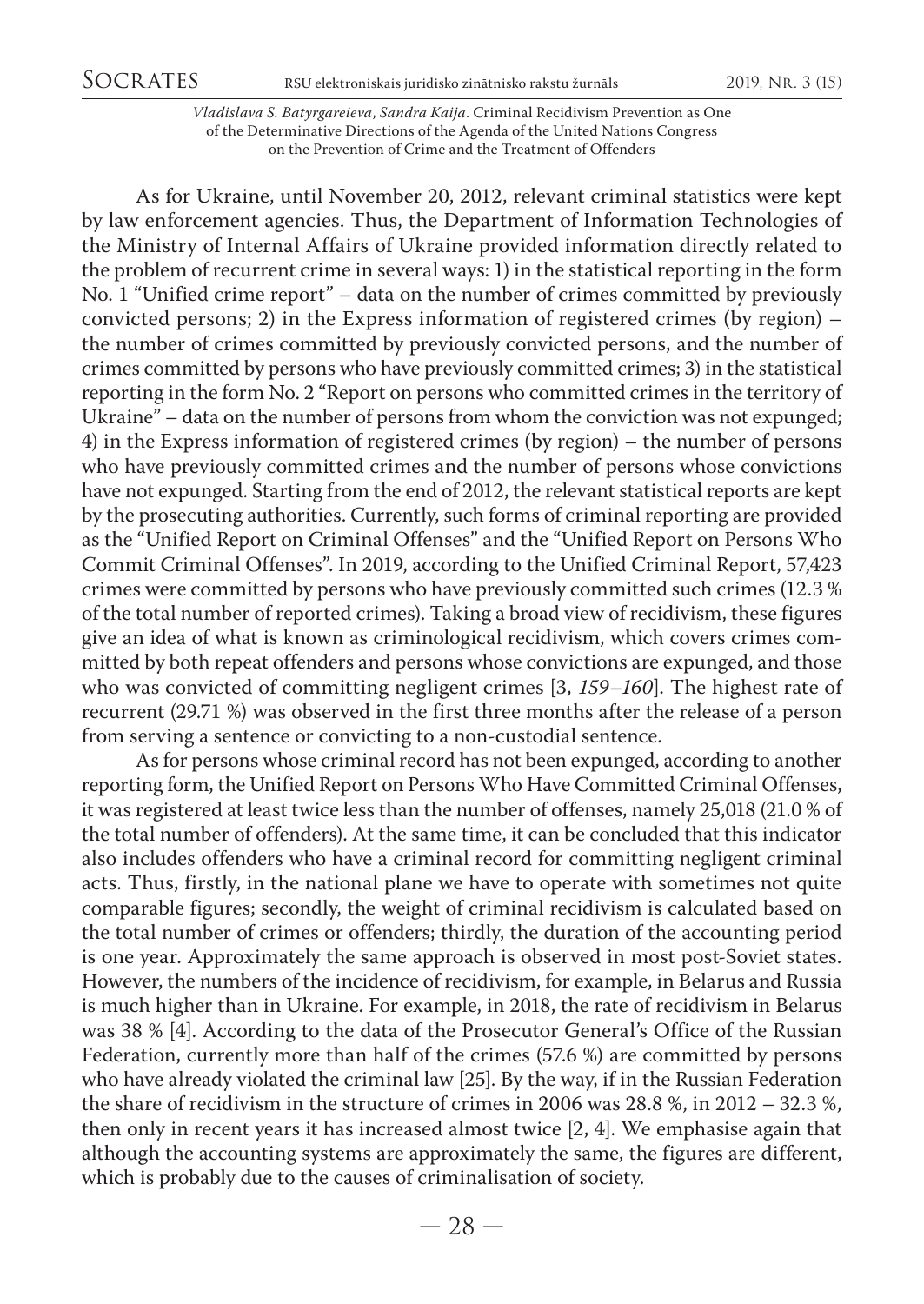*Vladislava S. Batyrgareieva*, *Sandra Kaija*. Criminal Recidivism Prevention as One of the Determinative Directions of the Agenda of the United Nations Congress on the Prevention of Crime and the Treatment of Offenders

However, the main conclusion that can be drawn from considering the systems of record of cases of recidivism only in the example of several countries is that any country actually has its own peculiarities of vision of the problem of criminal recidivism and practice of its counting it, not to mention the system of counteraction to it. Nonetheless, the problem of recidivism is still relevant today for countries with established democracies as well as for countries of the so-called third world. It is emphasised "Although there are currently no reliable global statistics on recidivism, both developed and developing countries are facing it" in the Discussion Guide of the 14th UN Congress on the prevention of crime and the treatment of offenders [6, *28*]. Therefore, it is no coincidence that the recurrence of the crimes suffered by both Western and Eastern societies has become a permanent topic for discussion at the UN Congresses on the prevention of crime and the treatment of offenders. Indeed, the long-standing observations of jurists on the development of criminal reality, the results of scientific research unanimously ascertain the qualitative difference between recidivism as a phenomenon in the structure of the total mass of criminal manifestations, which is associated primarily with the fact of increasing social danger of such crime [3, *33*]. So it is worth remembering the "contribution" of the existence of recurrent crime to the destabilisation of society, which is mainly related to the increased social danger of this criminal phenomenon. Thus, increased social danger of recidivism is defined, in particular, by its considerable power in its desire to reproduce in comparison with the primary crime; large proportion in the structure of recidivism of serious and especially serious crimes; the prolongation of the harmful effects of former detention and, in some cases, inequality in the administration of justice<sup>1</sup>; the ability to be a transmitting mechanism of criminal craft and experience, thievery traditions, etc., which leads to the emergence of a special social layer in the structure of society and its significant ideological influence on the minds of criminals and the mass consciousness of law-abiding members of society; in general increased latence of these criminal acts; the intensity of measures that society and the state should take to prevent recidivism, and which (measures), unfortunately, are not effective enough for any tangible impact on the recidivism; the cultivation in the public mind of the need to strengthen the severity of criminal policy as the only possible effective means of combating recidivism etc.

Turning to the specific steps taken by the international community to limit the impact of criminal recidivism, it should be noted that as early as 1965, at the UN Third Congress on the prevention of crime and the treatment of offenders which was held in Stockholm, Sweden, a good opinion was expressed on the great social importance of the problem of recidivism and selected important issues as a result of which discussion it was considered that a useful contribution could be made to the extension of knowledge and practice of combating in all countries to reduce recidivism [14, *57–58*]. No wonder

 $1$  This aspect is especially emphasised in the report of the UN Third Congress on the prevention of crime and the treatment of offenders (Stockholm, 9–18 August 1965). For more details see [11].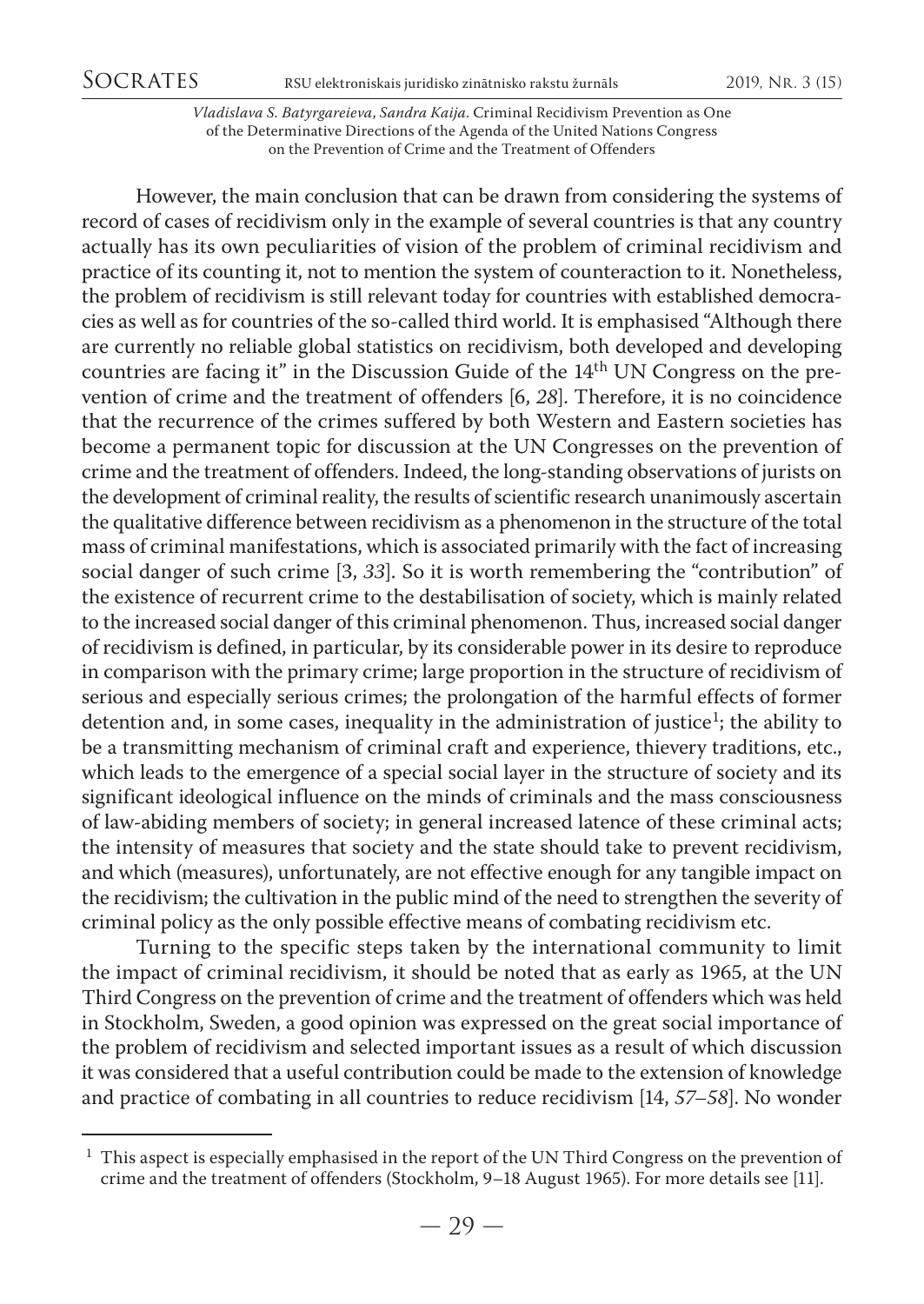*Vladislava S. Batyrgareieva*, *Sandra Kaija*. Criminal Recidivism Prevention as One of the Determinative Directions of the Agenda of the United Nations Congress on the Prevention of Crime and the Treatment of Offenders

this topic, along with the issues of social progress and crime, social preventative measures, the role of social factors in crime prevention and special preventive measures for young offenders, was specifically put on the agenda for discussion at the high-level forum. In addition, in discussing the issue of combating recidivism, Congress members have been able to accurately disclose the causes of youth connection and criminal recidivism. To break this vicious relationship, there is an emphasis on more active application to young offenders and first-time offenders measure outside correctional facilities as the one who gets back to the detention facilities and other correctional facilities, as a rule, it becomes more solid to embark on a new crime if there has previously been experience in placement in these institutions. This is very relevant given the fact that in Ukraine, with recurrent juvenile delinquency, an alarming situation has emerged: in recent years, there has been a significant increase in the proportion of such offenders in the structure of both recidivism and general juvenile delinquency. At the same time, every fourth or fifth minor recidivist is 14–15 years old. Juvenile offenders are increasingly committing crimes related to drug trafficking that were not typical of juvenile relapse in the past.

At the same time, understanding the reduction of the prison population is important from the standpoint of trying to resolve the age-old dispute that continues to this day: should the state first and foremost concern about the security of society as a whole, protecting it from socially dangerous "elements" for as long as possible, or should it take care of the humanisation of criminal policy as a manifestation of the civilisational dimension of the modern system of social life? It is interesting to note that not all issues were unanimous. However, many of them, fifty years ago, were recognised as important and deserve of further study and research (for example, the consent of people held in custody to application programmes of remedial measures to them; the practice of involving such persons on a voluntary basis to work, keeping persons awaiting trial in isolation from prisoners, expediency of removing young people from the sphere of operation of the traditional criminal law system, including the jurisdiction of juvenile courts or children, etc.). At the same time, participants in the Third Congress recognised that the court, in carrying out tasks related to the administration of impartial justice, should be better informed of the results of scientific research aimed at establishing the impact of different sentences on different groups of offenders. It is not difficult to guess that the proposal to use as much as possible the open correctional facilities, instead of those providing rigorous isolation (closed prisons), is an attempt to widely introduce the institution of probation measures, which has been actively discussed in Ukrainian society recently.

As a result of the discussion of the issue of criminal recidivism at the Third Congress, it was stated that scientific research should be continued on a regular basis that can be used to evaluate current and promising methods of preventing recidivism to protect society from offenders, reduce human suffering and avoid excessive financial costs [14, *65*]. Many further congresses have addressed these issues, but mostly fragmented. Moreover, finally, at the workshop within this year's Congress, the issue of reducing recidivism in terms of identifying risk factors and developing solutions will be discussed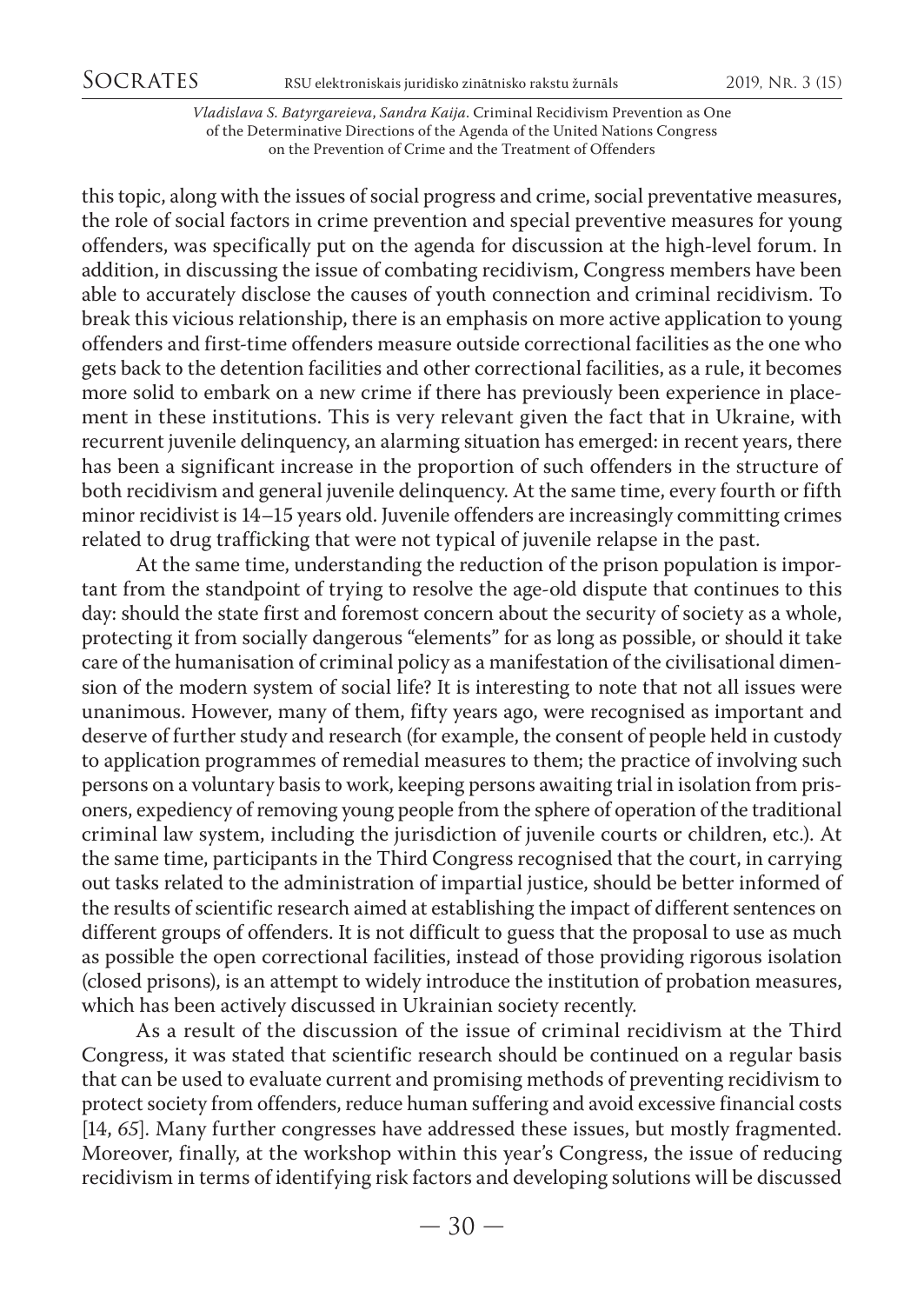*Vladislava S. Batyrgareieva*, *Sandra Kaija*. Criminal Recidivism Prevention as One of the Determinative Directions of the Agenda of the United Nations Congress on the Prevention of Crime and the Treatment of Offenders

again. The roadmap for discussing this issue covers three blocks of questions: 1) reduction of recurrence; 2) rehabilitation and social integration; 3) sentencing policy, variants for corrective measures, and alternatives to imprisonment [6, *28–31*]. It is important that there are possible issues for discussion national experience in collecting data on the nature of repeat offenses and in assessing the impact of different approaches to reducing recidivism were also noted. From that what is the position to be taken in resolving these issues depends also on the ways in which the recommendations can be unified in order to reduce recidivism, which will lead, in particular, to reducing the number of victims of crime, ensuring greater community safety and reducing the burden on law enforcement body and the criminal justice system.

In the 14th Congressional Discussion Guide on the prevention of crime and the treatment of offenders it is argued that reducing recidivism and supporting offenders in order to become useful members of society requires a multilateral approach. This approach includes, inter alia, the introduction of offender rehabilitation programmes both in prisons and in communities, the implementation of effective crime prevention strategies and the use of penalties alternative to imprisonment. At the same time, prevention of recidivism requires effective measures based on an understanding of the factors that create a risk for the offenders and complicate their successful reintegration into society [31, *10*]. Thus, the effectiveness of such activities depends on various factors (such as drug abuse, lack of family support, mental and physical illness, antisocial awareness, early victimisation, etc.).

In its resolution 56/119 on the role, functions, frequency and duration of UN congresses on the prevention of crime and the treatment of offenders The General Assembly decreed that each Congress be preceded by regional preparatory meetings when it is necessary [28] as one of the key mechanisms for preparing these forums. Their purpose is to discuss issues of the ensuring taking into account actual problems for individual regions in the work of the relevant UN Congresses and, in fact, to identify such problems. At the European Regional Preparatory Meeting, the problem of the need to reduce recidivism was also raised [10]. As we can see from the example of criminal recidivism, both the Regional Forum and the UN Congress on the prevention of crime and the treatment of offenders perform in tandem of discussing urgently issues for all of humanity.

# **Discussion**

Considering the need to constantly take measures to combat recidivism, one should not mention the idea of returning to criminal law the concept of a particularly dangerous recidivist, especially since the draft law "On Amendments to the Criminal Code of Ukraine on Responsibility for Crimes Committed by the Criminal Community" is currently under consideration in the Verkhovna Rada of Ukraine No. 2,513 of December 2, 2019, which is intended to supplement the Criminal Code with new articles  $255<sup>1</sup>$  "Creation of a criminal community and stay a person in the status of "thief in law"", 255² "Appeal to "thief in law" or other member of the criminal community" and 255<sup>3</sup> "Organisation,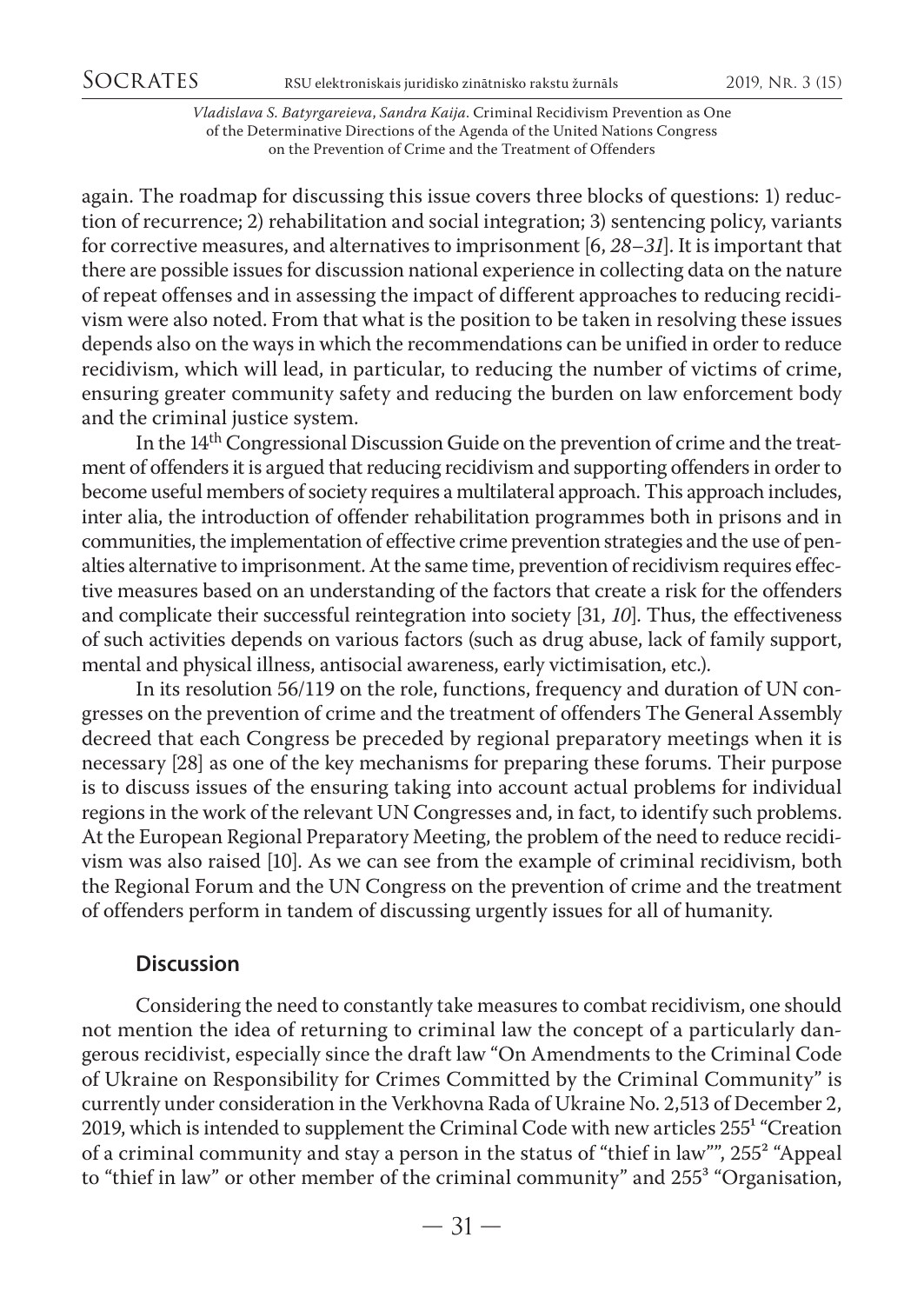meeting (congregation) representatives of criminal organisations or criminal communities, facilitating or leading it".

Many years ago, we wrote that abandoning the notion of a particularly dangerous recidivist it is an act of humanising the state's anti-crime policy because the greater severity of punishment cannot be mechanically linked to just one fact of previously recognising a person as a particularly dangerous recidivist without first considering the gravity of the new crime [3, *86*]. But the improvement of the criminogenic situation in the country did not happen: crime is dominated by grave and especially grave crimes against the life and health of the individual, outstripping even the crimes in the field of drug trafficking. Recidivists are the most typical representatives of the underworld, distinguished by a fully conscious attitude to commit new intentional crimes. The criminal "career" of the average recidivist totals about 5–6 convictions and lasts 25–30 years. Therefore, we can conclude that humanisation in the attitude of the state and society to the offenders did not justify itself. That is why, we should again refer to the practice of combating recurrent crime in different countries. In this regard, it is advisable to analyse the criminal law of Switzerland according to which the experienced criminals (persons who premeditated committed repeated criminal offenses, for which they have been imprisoned at least twice) are initially exposed to so-called security measures security measures in the form of internment (placing the offender in a special institution), and then punishment [20, *138*]. We should also mention the legislation of Germany, which in 1933 passed the "Law against dangerous recidivists and regarding measures of protection and rehabilitation" according to which a person who was repeatedly detained in connection with a re-commission of a crime was considered a dangerous recidivist [15, *23*]. To such persons were applied increase criminal penalties and impose additional coercive measures of a criminal nature in the form of a pre-emptive restraint of liberty that had already taken place after serving a sentence of imprisonment. Interestingly, the system of these coercive measures against repeat offenders continues to operate in Germany to this day. The provisions of Chapter 6 of the Correctional and Security Measures of the Criminal Code of Germany, as amended in 1998, provide for a measure such as preventive detention for repeat offenders [30].

The punishment of up to life imprisonment for the first time (repeat and multiple felonies) is also being discussed in the New York State Criminal Code. In accordance with the criminal law for committing violent felony for the second time not only more severe punishment is imposed in the form of imprisonment by raising its lower limit, but also the type of sentence changes from indeterminate to definite. The perpetration of violent felony multiply, that is, at least for the third time, again entails the appointment indeterminate sentence for a guilty the maximum term of which is life imprisonment. As we can see, the status of a repeat offender with a certain number of convictions automatically raises the punishment (although the notion of a particularly dangerous offender is not used in American criminal law).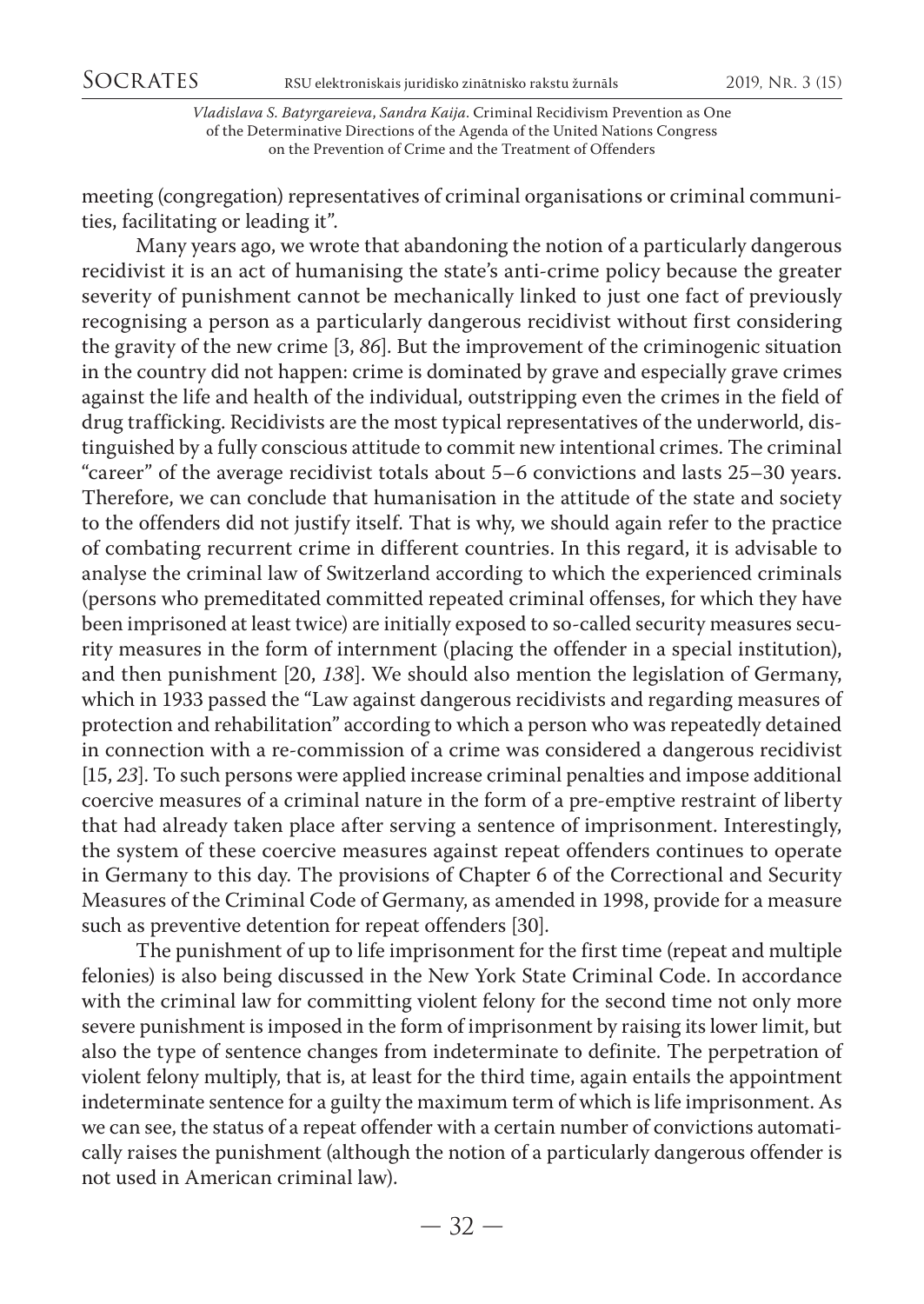Thus, the practice of democratic countries testifies to the need to take into account a person's past criminal experience when sentencing him to commit a new premeditated crime. In this way, we believe that the protection of society from extremely socially dangerous persons through their long-term isolation as securely as possible.

# **Conclusions**

Addressing the urgent issue of combating recurrent crime has become almost a tradition of high-level meetings within the United Nations Congress on the prevention of crime and the treatment of offenders. One of the key issues for discussion at the 14th Congress is how to reduce criminal recidivism in the world, which includes, in particular, identifying the risk of offenders returning to committing new crimes and developing appropriate solutions to counteract those risks. At the 2020 Congress which will be held in Kyoto, discussing the recurrence of crime has a threefold purpose: 1) develop measures to reduce recurrence as a whole; 2) propose rehabilitation and social integration programmes for former prisoners; and 3) to elaborate on the directions of punishment policy, application corrective measures, and alternatives to prison. However, to achieve a tangible breakthrough in this case, we first need to address some methodological issues in approaches to this phenomenon. One of them is to develop a more or less uniform methodology for accounting for recidivism in national practices, which would include at least, firstly, the allocation of a contingent for whom the recurrence of new offenses is considered to be recidivism and, secondly, the determination of the reporting period.

# **Noziedzīgo nodarījumu recidīva novēršana kā viens no būtiskiem virzieniem Apvienoto Nāciju kongresa programmā par noziegumu novēršanu un sankcijām attiecībā uz likumpārkāpējiem**

# **Kopsavilkums**

Jebkuras pasaules valsts noziedzības struktūrā vienmēr pastāv recidīvs, kura mērogu praktiski nav iespējams samazināt. Recidīvā noziedzība ir visbīstamākā personas noziedzīgās uzvedības izpausme, jo personas atgriešanās pie jaunu noziedzīgu nodarījumu izdarīšanas liecina, ka pasākumi to socializēšanai ir izrādījušies neefektīvi. Tāpēc recidīva problēma un tā apkarošana ir būtisks jautājums, kas tiek apspriests Apvienoto Nāciju kongresos par noziedzības novēršanu un sankcijām attiecībā uz likumpārkāpējiem.

Rakstā analizēti šo kongresu materiāli par noziedzīgo nodarījumu recidīvu un tā novēršanas praksi, raksturotas atsevišķu valstu (ASV, Lielbritānijas un Ukrainas) pieejas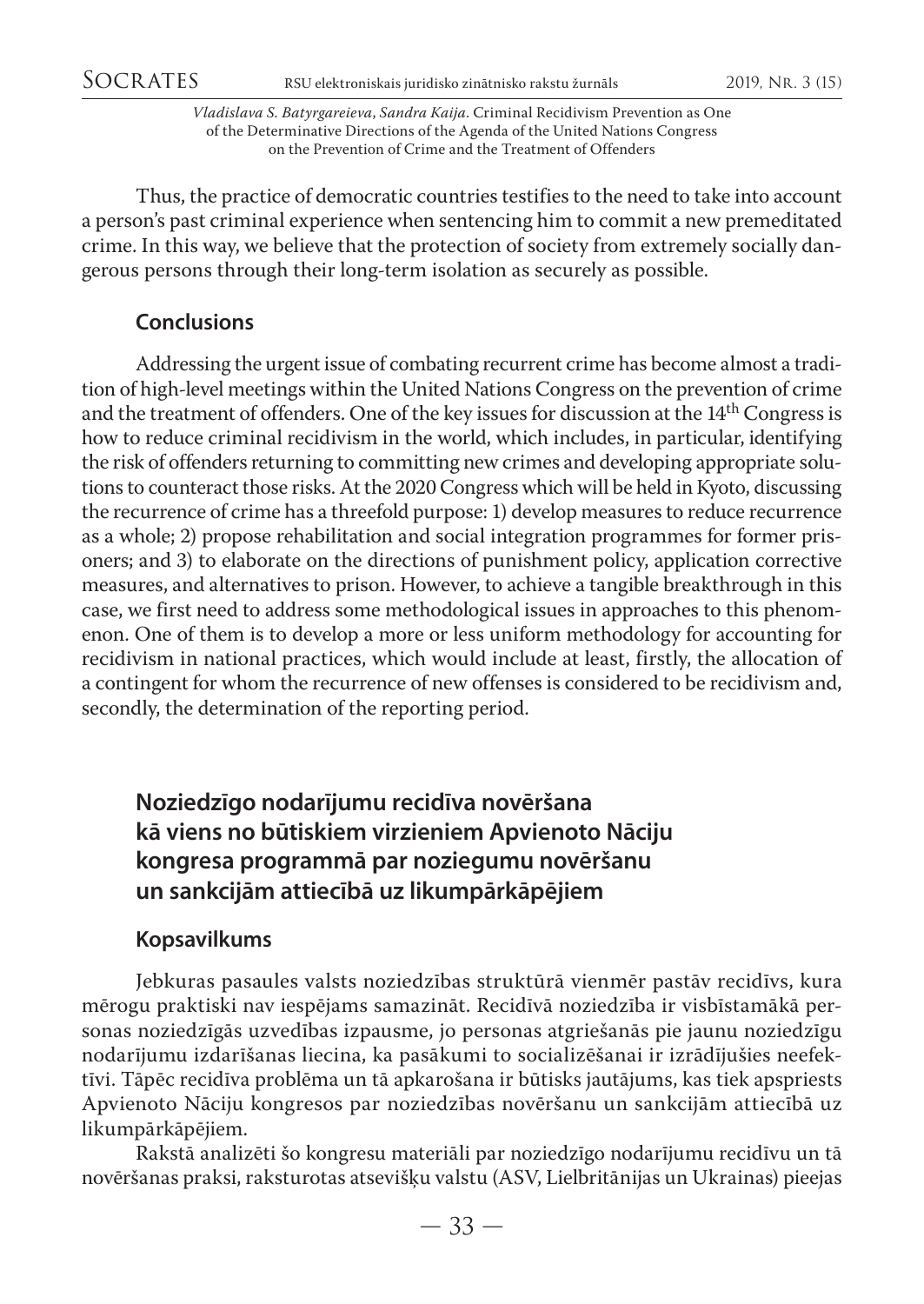noziedzīgo nodarījumu recidīva aprēķināšanā. Secināts, ka dažādās valstīs recidīvisma mērogs atšķirīgu atkārtotu noziegumu skaitīšanas metožu dēļ ir ļoti atšķirīgs. Un tas noved pie tā, ka nav iespējams izveidot vienotu ainu par noziedzīgo nodarījumu recidīva izplatību dažādos pasaules reģionos.

Secināts, ka vērā ņemamu rezultātu sasniegšanai recidīva apkarošanā ir jāatrisina daži metodoloģiski jautājumi. Vienam no tiem vajadzētu būt mēģinājumam starptautiskā līmenī izstrādāt vairāk vai mazāk standartizētu recidīvisma uzskaites metodi nacionālajā praksē, kas ietvertu: pirmkārt, skaidri definētu izpratni par to, kuri nodarījumi uzskatāmi par atkārtotiem; un, otrkārt, tādu terminu definēšanu, uz kuru pamata tiek sniegti recidīvisma kvantitatīvie rādītāji.

*Atslēgvārdi:* recidīvisms, recidīvists, Apvienoto Nāciju kongress par noziegumu novēršanu un sankcijām attiecībā uz likumpārkāpējiem.

# **References**

- 1. 2018 Update on Prisoner Recidivism: A 9-Year Follow-up Period (2005–2014): Special Report. U.S. Department of Justice. May 2018. NCJ 250975. 24 р.
- 2. Antonjan E. A. Lichnost' recidivista: kriminologicheskoe i ugolovno-ispolnitel'noe issledovanie (dis. d-ra jurid. nauk, Mosk. gos. Jurid. un-t im. O. E. Kutafina 2014) (Eng. Antonyan E. A. Recidivist's Personality: Criminological and Criminal Executive Research (dis. doctor of law, Moscow state University of law named after O. E. Kutafin, 2014. 353 р.) (in Russian).
- 3. Batyrhareieva V. S. Retsydyvna zlochynnist v Ukraini: sotsialno-pravovi ta kryminolohichni problemy: monohrafiia. Har'kov: Pravo, 2009. 576 s. (Eng. Batyrgareieva V. S., Recidivism in Ukraine: Socio-Legal and Criminological Problems: monograph. Kharkiv: Law, 2009. 576 р. (in Ukrainian).
- 4. Braun E. Uroven' recidivnoj prestupnosti v Belarusi sostavljaet 38 % (Belnovosti, 25 fevralja 2019) (Eng. Brown E. The recidivism rate in Belarus is 38 % (Belnovosti, February 25, 2019) Available from [https://www.belnovosti.by/belarus-v-cifrah/uroven-recidivnoy-prestupnosti-v-belarusi](https://www.belnovosti.by/belarus-v-cifrah/uroven-recidivnoy-prestupnosti-v-belarusi-sostavlyaet-38)[sostavlyaet-38](https://www.belnovosti.by/belarus-v-cifrah/uroven-recidivnoy-prestupnosti-v-belarusi-sostavlyaet-38) [reviewed 2020.13.01]. (in Russian).
- 5. Brown S. L. Amand M. D., Zamble E. The dynamic prediction of criminal recidivism: a threewave prospective study. *Law and Human Behavior.* 2008. 33: 25–45.
- 6. Chetyrnadcatyj Kongress Organizacii Ob"edinennyh Nacij po preduprezhdeniju prestupnosti i ugolovnomu pravosudiju (Kioto, Japonija, 20–27 aprelja 2020 g.). Rukovodstvo dlja diskussij. A/CONF.234/PM.1. 56 s. (Eng. Fourteenth United Nations Congress on Crime Prevention and Criminal Justice (Kyoto, Japan, 20–27 April 2020). Discussion guide). A/CONF.234/PM.1. 56 р. (in Russian).
- 7. Cimino A., Mendoza N., Thieleman K., Shively R., Kunz K. Women reentering the community: understanding addiction and trauma-related characteristics of recidivism. *Journal of Human Behavior in the Social Experiment.* 2015. 25 (5): 468–476.
- 8. Cooke D. J., Michie C. Predicting recidivism in a Scottish prison sample. *Psychology, Crime and Law.* 1998. 4: 169–211.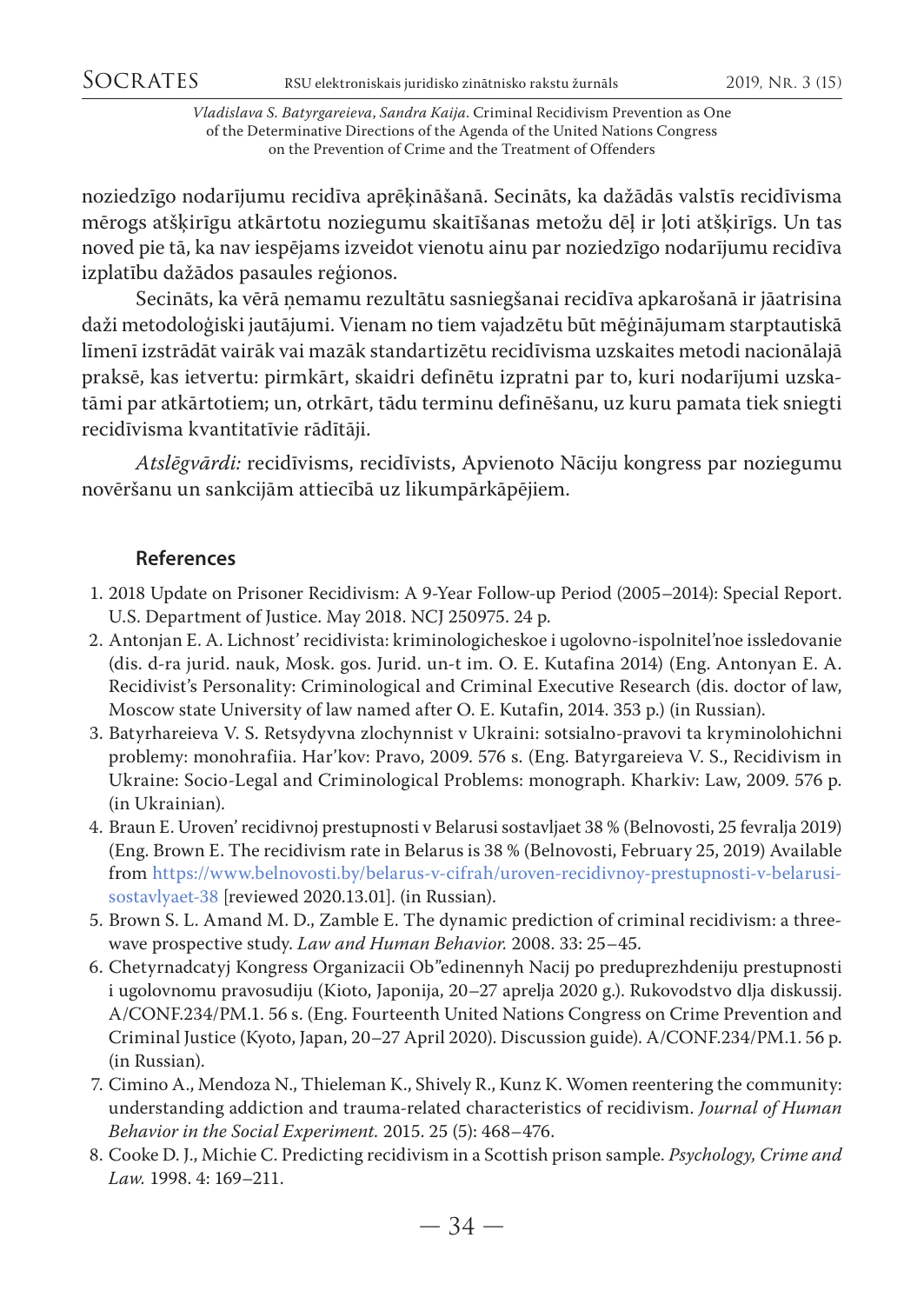- 9. Dandurand Y. Alternative approaches to preventing recidivism: restorative justice and the social reintegration of offenders. In: *Women and Children as Victims and Offenders: Background, Prevention, Reintegration: Suggestions for Succeeding Generations.* Vol. 2. Kury H., Redo S., Shea E. (Eds.). Zurich: Springer International Publishing, 2016. Pp. 283–299.
- 10. Doklad Evropejskogo regional'nogo podgotovitel'nogo soveshhanija k chetyrnadcatomu Kongressu Organizacii Ob"edinennyh Nacij po preduprezhdeniju prestupnosti i ugolovnomu pravosudiju, sostojavshegosja v Vene 23–25 aprelja 2019 goda. A/CONF.234/RPM.5/1 (Eng. Report of the European Regional Preparatory Meeting for the Fourteenth United Nations Congress on Crime Prevention and Criminal Justice, held in Vienna from 23 to 25 April 2019. A/CONF.234/ RPM.5/1). (in Russian).
- 11. Doklad Tret'ego kongressa OON po preduprezhdeniyu prestupnosti i obrashcheniyu s pravonarushitelyami (Stokgol'm, 9–18 avgusta 1965 g.). A/CONF.234/RPM.5/1. (Eng. Third United Nations Congress on the Prevention of Crime and the Treatment of Offenders: Stockholm, 9–18 August 1965: Report prepared by the Secretariat). A/CONF.234/RPM.5/1. (in Russian).
- 12. Finklehor D., Ormrod R. K., Turner H. Revictimization patterns in a national longitudinal sample of children and youth. *Child Abuse and Neglect.* 2007. 31: 479–502.
- 13. Gendreau P., Little T., Goggin C. A meta-analysis of the predictors of adult offender recidivism: what works! *Criminology.* 1996. 34. Pp. 575–608.
- 14. Golina V. V. (red), Kongressy OON po preduprezhdeniju prestupnosti i ugolovnomu pravosudij: sb. marerialov: v 3 kn. [United Nations Congresses on Crime Prevention and Criminal Justice: A collection of materials in 3 books] / Nac. akad. prav. nauk Ukrainy; NII izuch. probl. prestupnosti im. akad. V. V. Stashisa; kol. sost.: V. V. Golina, M. G. Kolodjazhnyj (Red. zhurn. «Pravo Ukraїni» 2013). Kn. 1. 58 (Eng. Golina V. V. (ed) UN Congresses on crime prevention and criminal justice: marerialov collection: in 3 books / Nat. Acad. right. Sciences of Ukraine; Research institute of Economics. prob. crime named by Acad. V. V. Stashis; Col. comp.: V. V. Golina, M. G. Kolodyazhny (Ed. «Law of Ukraine», 2013). Book 1. 188 p. (in Russian).
- 15. Hans-Joachim Mengel Strafrechtliche Verfolgung homosexueller Handlungen in Deutschland nach 1945: Zur Rehabilitierung und Entschädigung der nach § 175 und 175a StGB wegen homosexueller Handlungen in der BRD und der DDR Verurteilten (Senatsverwaltung für Arbeit, Integration und Frauen, 2012) 25 S. (in German).
- 16. Hennigan K. M., Maxson Ch. L., Sloane D. C., Kolnick K. A., Vindel F. Identifying high-risk youth for secondary gang prevention. *Journal of Crime and Justice.* 2014. 37 (1). Pp. 104–128.
- 17. Howard P., Dixon L., Developing an empirical classification of violent offences for use in the prediction of recidivism in England and Wales. *Journal of Aggression, Conflict and Peace Research*. 2011. 3. Pp. 141–154.
- 18. Howard P., Dixon L. Identifying change in the likelihood of violent recidivism. Causal dynamic risk factors in the OASys Violence Predictor. *Law & Human Behavior*. 2013. 37. Рр. 163–174.
- 19. Jones N. J., Brown S. L., Zamble E. Predicting criminal recidivism in adult offenders: Researcher versus parole officer assessment of dynamic risk. *Criminal Justice and Behavior.* 2010. 37. Рр. 860–882.
- 20. Kuznecova N. F. Ugolovnyj kodeks Shvejcarii: per. s nem. Moskva: Zercalo, 2000) 138 s. (Eng. Kuznetsova N. F. Criminal Code of the Swiss: translated from German. Moscow: The Mirror, 2000.). 138 p. (in Russian).